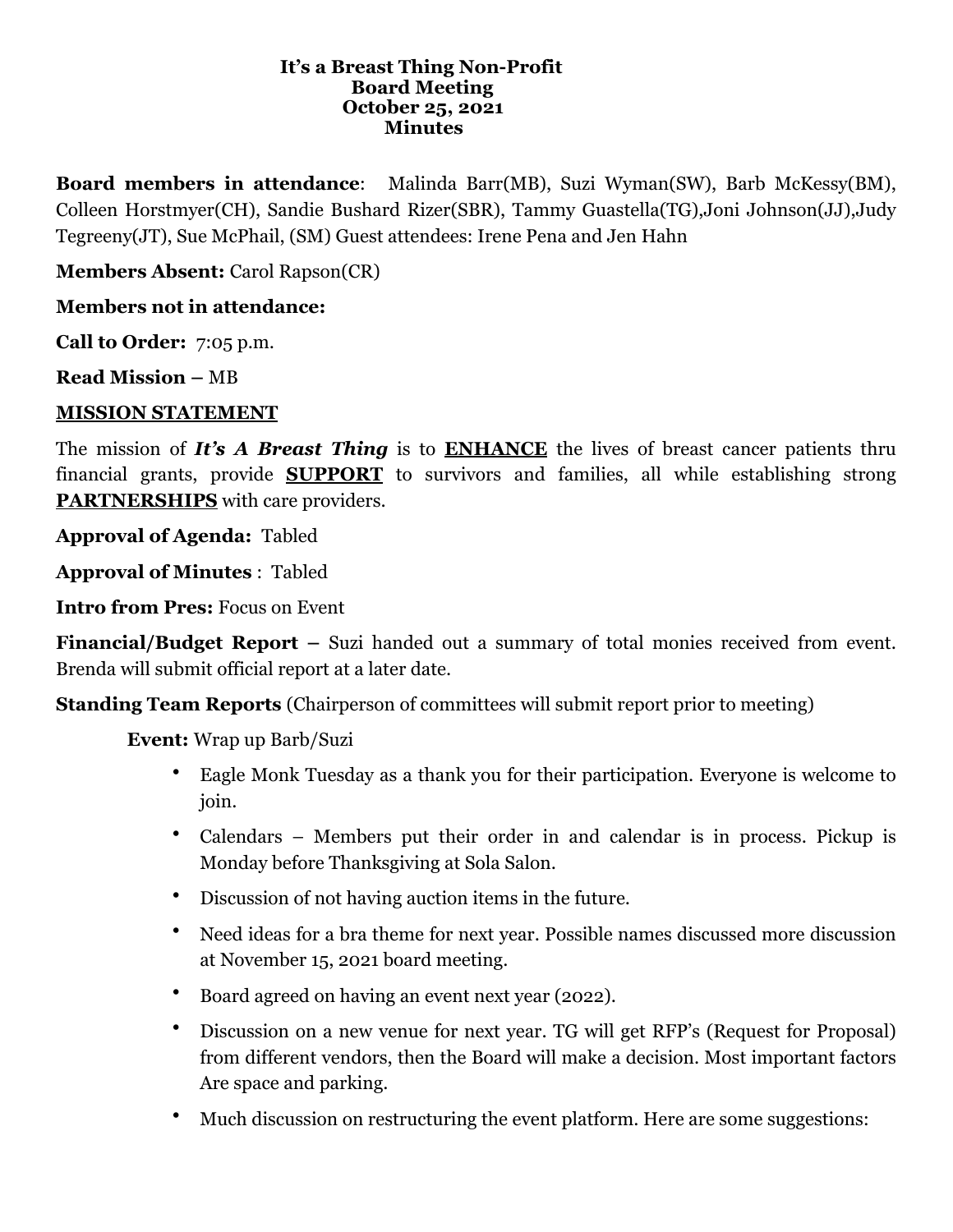- 1. Need elements that get breast cancer patients and their families and friends to attend event.
- 2. Exhibitors need to engage more with attendees.
- 3. Q & A panel talking about resources available to breast cancer patients along with or instead of Dr's panel.
- 4. Resource vendors such as drug reps (suggestion that Front Room should be a resource vendor. Get Dr's Hanses and Rapson's input.
- 5. Possible slide show for each vendor on what they have available, etc.
- 6. Exhibitors/Vendors could bring items to sell and IBT would get a percentage of their sales.

Approximately 175 attendees at event. Feedback was good for having separate pay stations, food was good and not too many leftovers. Discussed doing set up the same day as event instead of day before.

TG reported a few issues to EE, such as parking lot being paved, tables not being cleared and their staff not being available as needed.

 **Grants:** Suzi – Tabled until November 15, 2021 Board meeting.

 **Marketing:** Suzi – Tabled until November 15, 2021 meeting.

Suggestion that the Dr's who attended the event should be mentioned on social media.

### **OUTREACH -** Joni

## • **Meet & Greet**

Previous and current bra models enjoyed this time talking to each other but commented they would have like more time to talk to each other.

Discussed having an area at the event, specifically for models to sit.

- **Michigan Dept. of Human Services** Tabled until November 15, 2021 Board meeting.
- **SMG Senior Group** Tabled until November 15, 2021 Board meeting.
- **Thank You** OUTREACH Tabled until November 15, 2021 Board meeting.
- **#SmallActs** Judy reported the following donations received:
	- 1. \$1,200 donations from various sources.
	- 2. \$350 recently donated (not included in the above donations).
	- 3. \$6,040 has been donated since JT took over #SmallActs
	- 4. 292 Gift cards have been given out to date. Gifts cards are given out to patients in October, February and June.
	- 5. Front Room Fashions donated \$205 plus donated 20 gift cards worth \$20 each. Suggestion that they are on the Event committee next year.